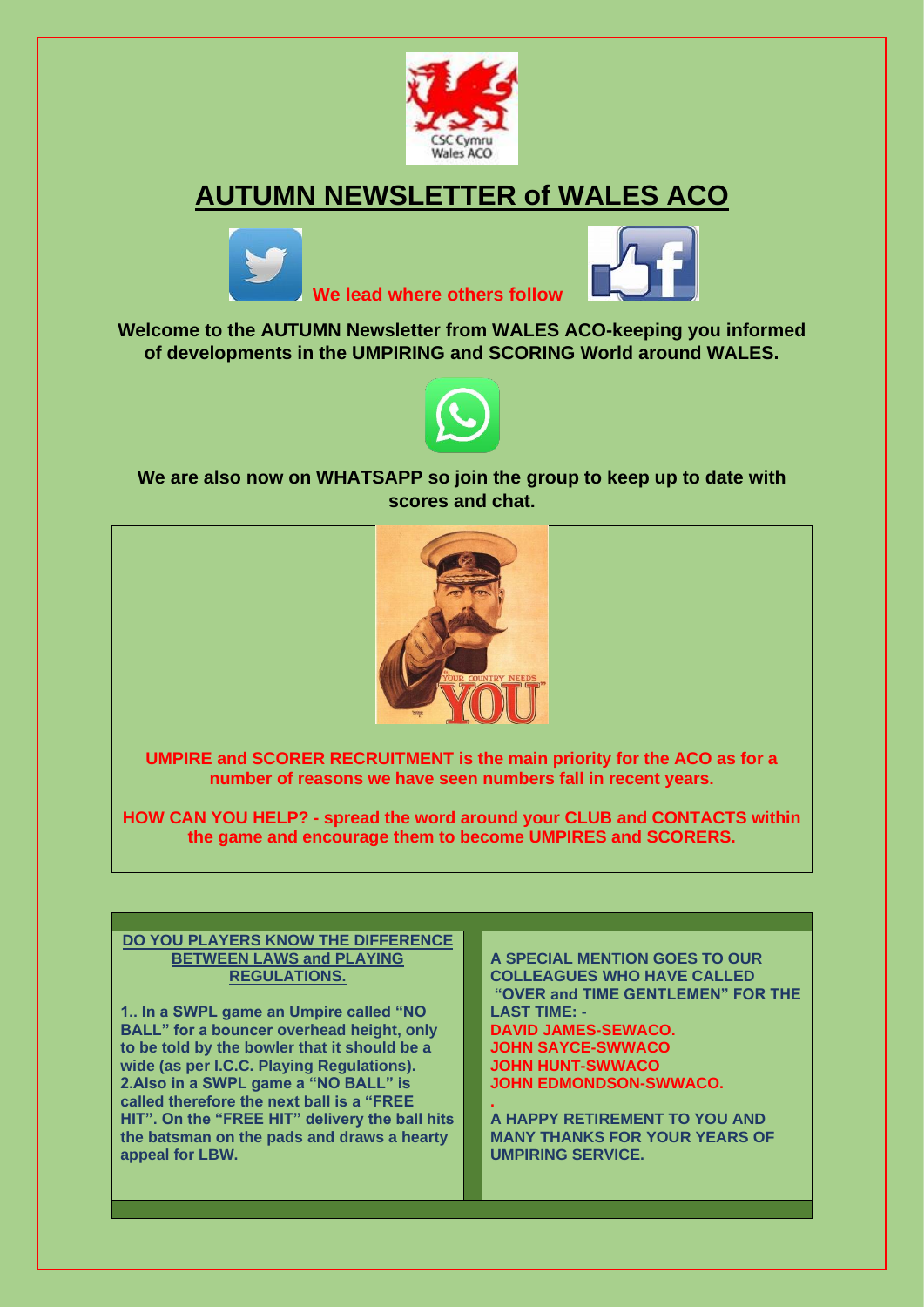

**BOARD** 

**SOUTH WALES PREMIER LEAGUE St. FAGANS**

**NORTH WALES PLACE CONTRACT BANGOR** 

**PEMBROKESHIRE LEAGUE NEYLAND** 

**HARRISON ALLEN BOWL HAVERFORDWEST** 

**ALEC COLLEY CUP** NEYLAND

**DUGGIE MORRIS CUP NEYLAND** 

WEST WALES CONFERENCE **WALES CONFERENCE** 

**SOUTH WALES PREMIER LEAGUE T20 PORT TALBOT**

**SOUTH WALES CRICKET ASSOCIATION COWBRIDGE**

**SWCA T20 SENIOR CUP YNYSYGERWN** 

**INTERMEDIATE CUP LEANELLI 2s** 

**SOUTH EAST WALES CL CHEPSTOW**

**WELSH CUP PONTARDDULAIS** 

**ORMOND YOUTH CUP CAREW/SAUNDERSFOOT** 

**KEN MORRIS CUP HAVERFORDWEST**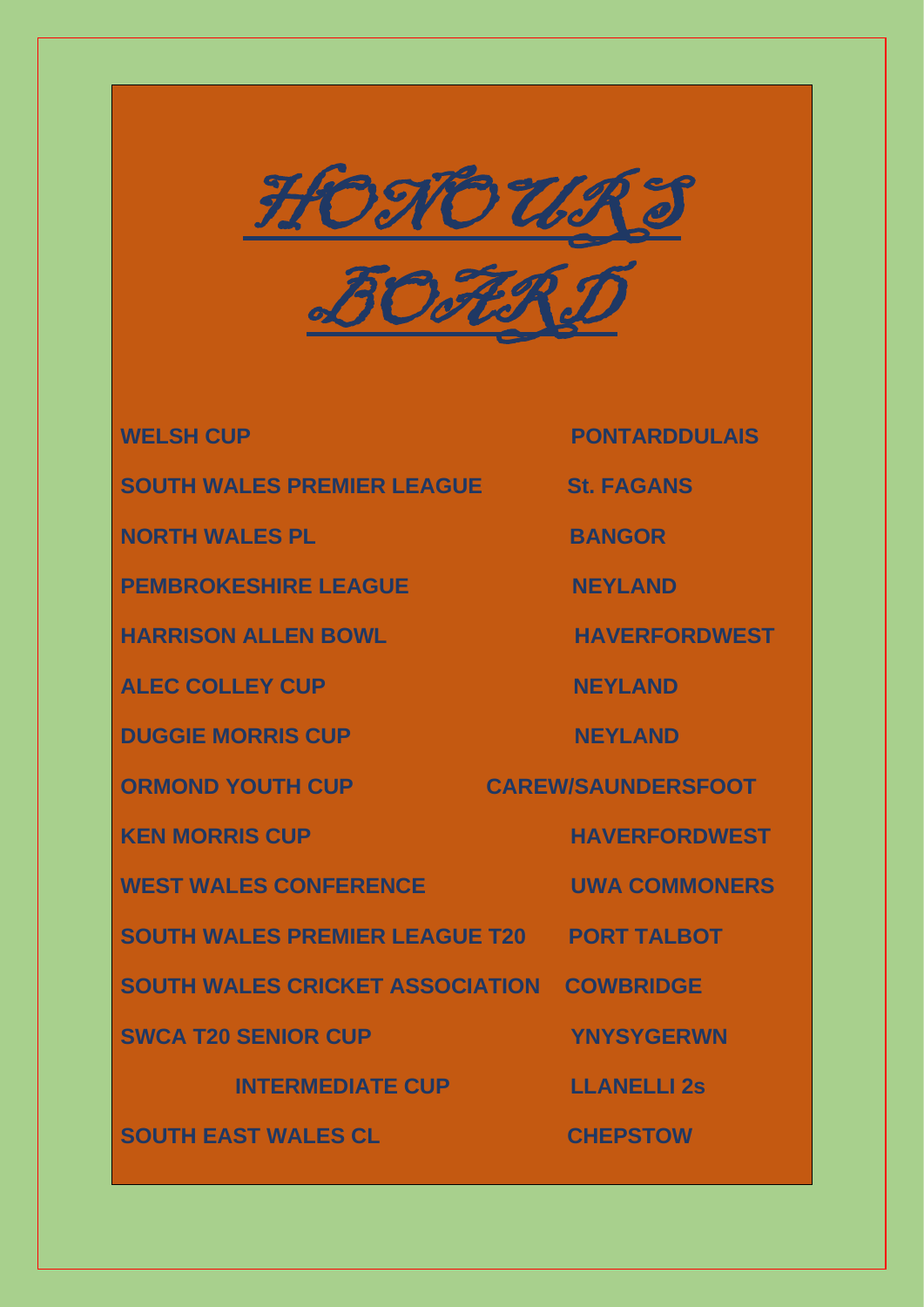

*Following upon the recent tragic passing of our colleague John Williams, the CRICKET PAPER published this article in their Sunday 18th August edition.*

**Technology in recent years has made the bats far better. Cricketers are hitting the ball farther and harder than in previous years, putting umpires in more danger. We have seen them in professional cricket such as the Big Bas League, wearing arm-guards and helmets and it makes you wonder how long will it be before this is the norm in the club game?**

**Below are some recent scenarios: -**

- **1. Standing at the striker's end, a straight drive is hit back fiercely at you. As someone of 49, I would still back my reflexes to get out of the way even if a batsman like Chris Gayle was striking from 22 yards away but it is the ricochet that poses the problem. A bowler who sticks a boot out to stop the drive or the deflection off the stumps is the one that causes the umpire the problem.**
- **2. Even worse is a caught and bowled that goes through the hands of the bowleryou're expecting him to catch it and he misses it, leaving you just a few yards to react and get out of the way.**
- **3. The run-out scenario is another problem area. Good umpiring is about getting yourself into positions where you have the best view. Getting yourself square on is vital to giving run-outs.**

**However, watching the bat, the stumps and a ball flying towards you is never easy and it is here that the umpire puts himself in danger:**

**Bowlers and fielders who back up the throw often block your view meaning that you see the ball late, sometimes not giving you time to get out of the way.**

**A ricochet off the bat, Ben Stokes style, off the stumps or off the bowler's footmarks or batting marks, should you have someone who creates a crater with the bat, are all issues that umpires face.**

**4. The other area is at square leg. Wicketkeepers at club level are getting sharper and more are standing up to medium pace bowling wearing helmets. In turn, this makes an umpire stand closer so that he has a clearer view of the potential stumping. Sweeps, pull shots and well-time flicks off the legs can all be problematic in this position, let alone a square leg fielder who lets the ball through him.**

**I try and inform the square leg that I will move back so that he is in front of me but some talkative fielders will converse with an umpire and still field next to you. A collision with a square leg fielder is another danger that we face. The sweep that curves backward of square has hit numerous umpires over the years.**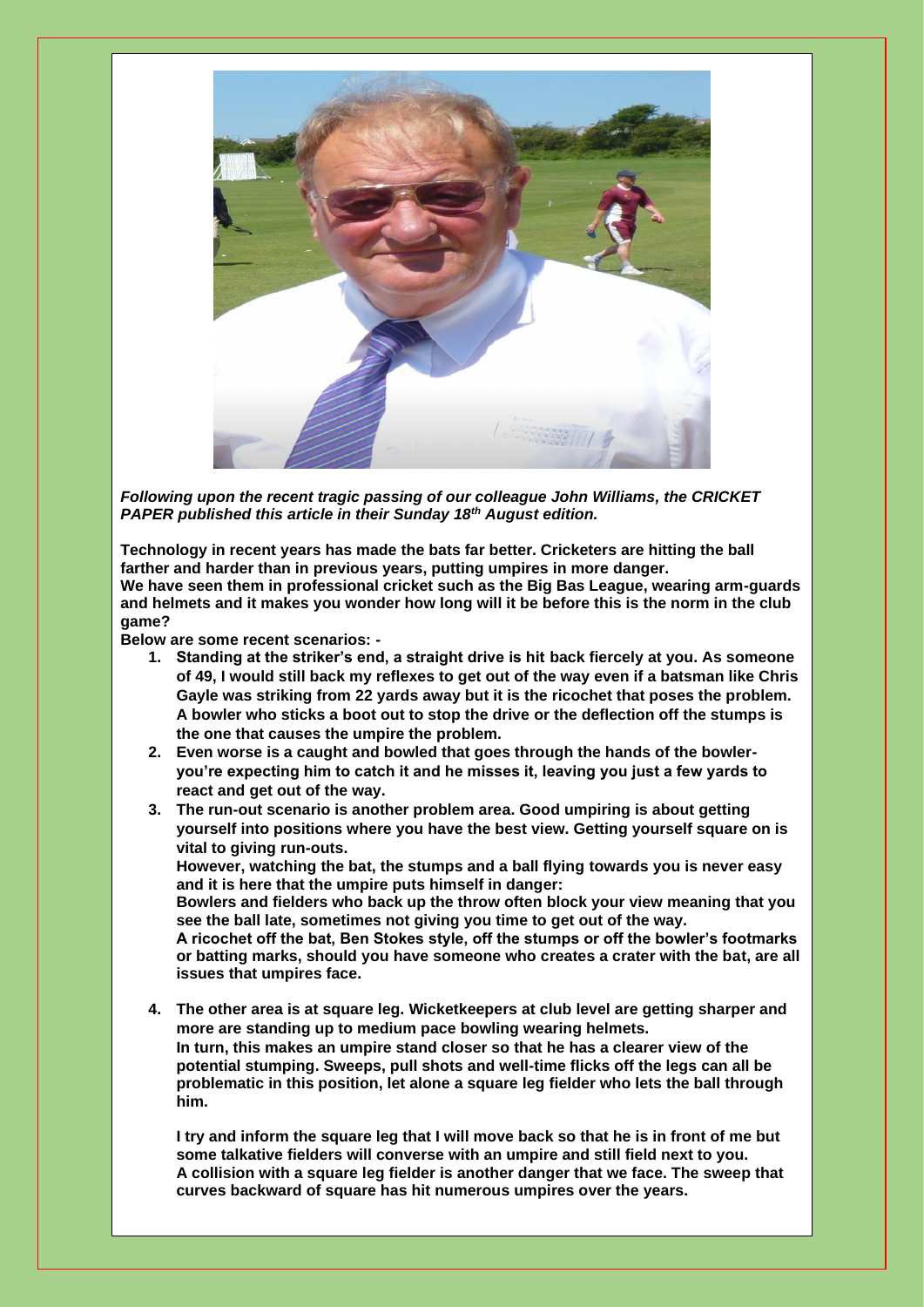# **MANKAD**

**The man behind the name.**



**Mulvantrai Himmatlal "Vinoo" Mankad was an Indian cricketer who was born in Jamnagar in Gujarat in 1917.**

**Mankad caused a major controversy in 1947/48 on India's tour of Australia when he ran out Bill Brown, backing up, in the second Test.**

**Prior to that, he had inflicted the same dismissal against Brown when he was representing an Australia XI. In the first incident, he had warned the batsman but not the second time around. Since then, that kind of run out went by the name of Mankad.**

**As per the laws of the game, the batsman at the non-striker's end has to stay inside the crease until the bowler releases the ball. Quite often, the batsman backs up to run a shorter distance to complete a run. Some believe that it's in the right spirit to warn the non-striker if he backs up too far before attempting the Mankad. But the law doesn't mention anything about a warning.**

#### **Scorecard from ENGLAND v INDIA at LORDS JUNE 1952**

| India                                                                                                                                                   |
|---------------------------------------------------------------------------------------------------------------------------------------------------------|
| V. Mankad c Watkins b Trueman<br>$72 - b$ Laker 184                                                                                                     |
| P. R. Umrigar b Trueman<br>$5 - b$ Trueman  14                                                                                                          |
| V. L. Manjrekar Ibw b Bedser<br>$5 - b$ Laker  1<br>D. G. Phadkar b Watkins<br>$8 - b$ Laker  16<br>H. R. Adhikari Ibw b Watkins<br>$0 - b$ Trueman  16 |
| G. S. Ramchand b Trueman<br>$18 - b$ Trueman  42<br>M. K. Mantri b Trueman<br>$1 - c$ Compton b Laker  5                                                |
| S. G. Shinde st Evans b Watkins<br>$5 - c$ Hutton b Trueman  14<br>Ghulam Ahmed b Jenkins                                                               |
| 1/106 2/116 3/118 4/126 5/135<br>6/139 7/167 8/180 9/221<br>235<br>1/7 2/59 3/270 4/272<br>378<br>5/289 6/312 7/314 8/323<br>9/377                      |

**In 1956 he hit 231 against New Zealand at Chennai and together with Pankaj Roy established the world record opening partnership of 413 runs which stood for 52 years.**

**Playing for Tonge in the Bolton Cricket League, Mankad picked up 54 wickets in the 1961 season, becoming the first player to claim more than 50 wickets in a season in the league.**

**A very interesting character, I wonder if at his passing in 1978 he ever thought that his name would be associated with controversy some 40 years later.**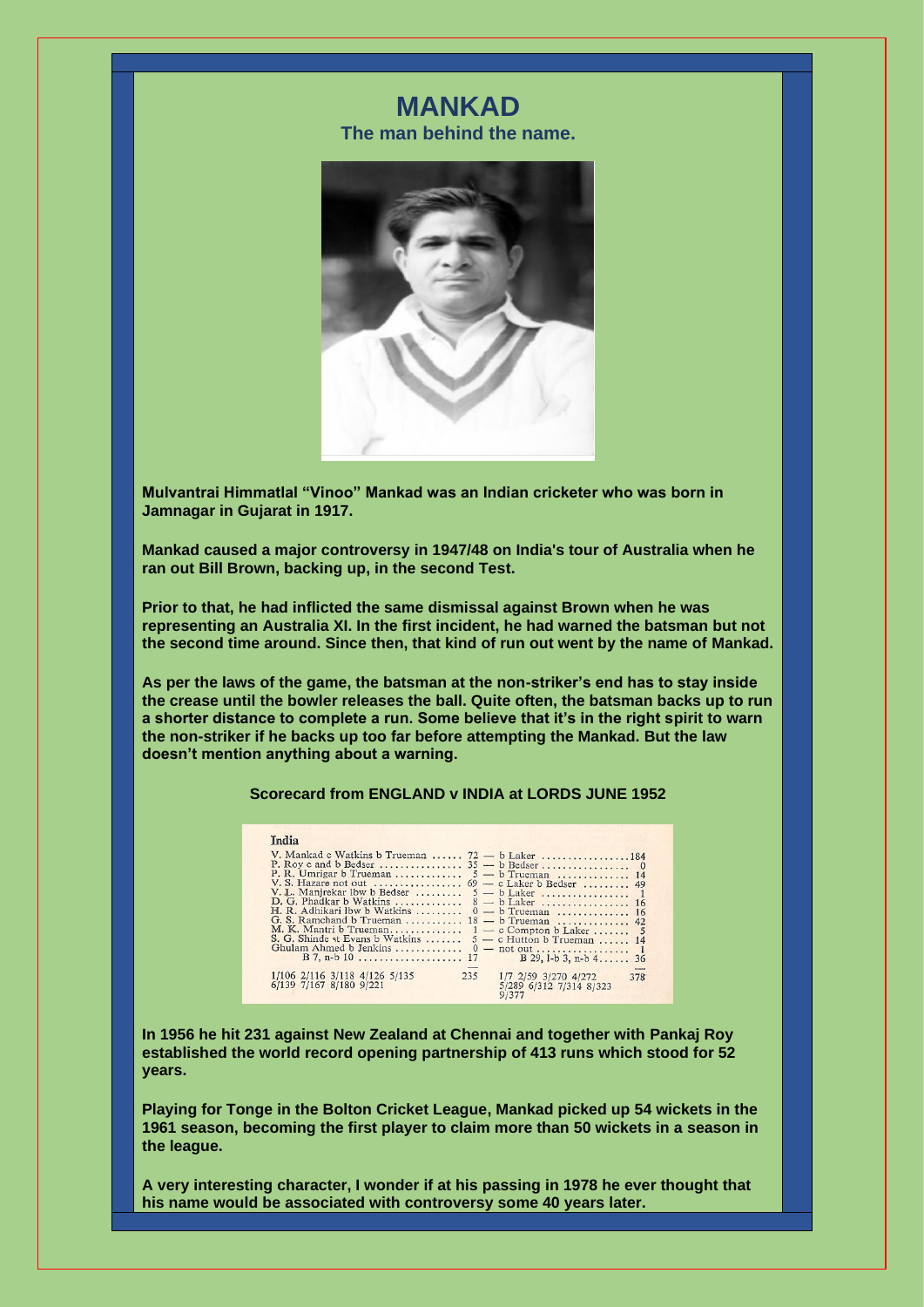

#### **TALES FROM THE SCOREBOX**



**It has to be kept in mind that the ACO is the ASSOCIATION of CRICKET OFFICIALS- which means SCORERS and UMPIRES. For too long SCORERS have the junior partner but now is the time for that to change.**

**We can all help in this by encouraging our Club Scorers to join the ACO.**

**The advantages of SCORER ACO membership are many, including (all for the annual fee of £30): -**

- **Regular courses- this will become increasingly important with the spread of electronic scoring.**
- **The overlooked issue of a DBS for SCORERS.**
- **Joining the scoring community- "You are not alone".**
- **Covered by ECBACO Insurance -** <https://www.ecb.co.uk/be-involved/officials/join>



*Thelma with the England PD squad after the final at Blackfinch New Road*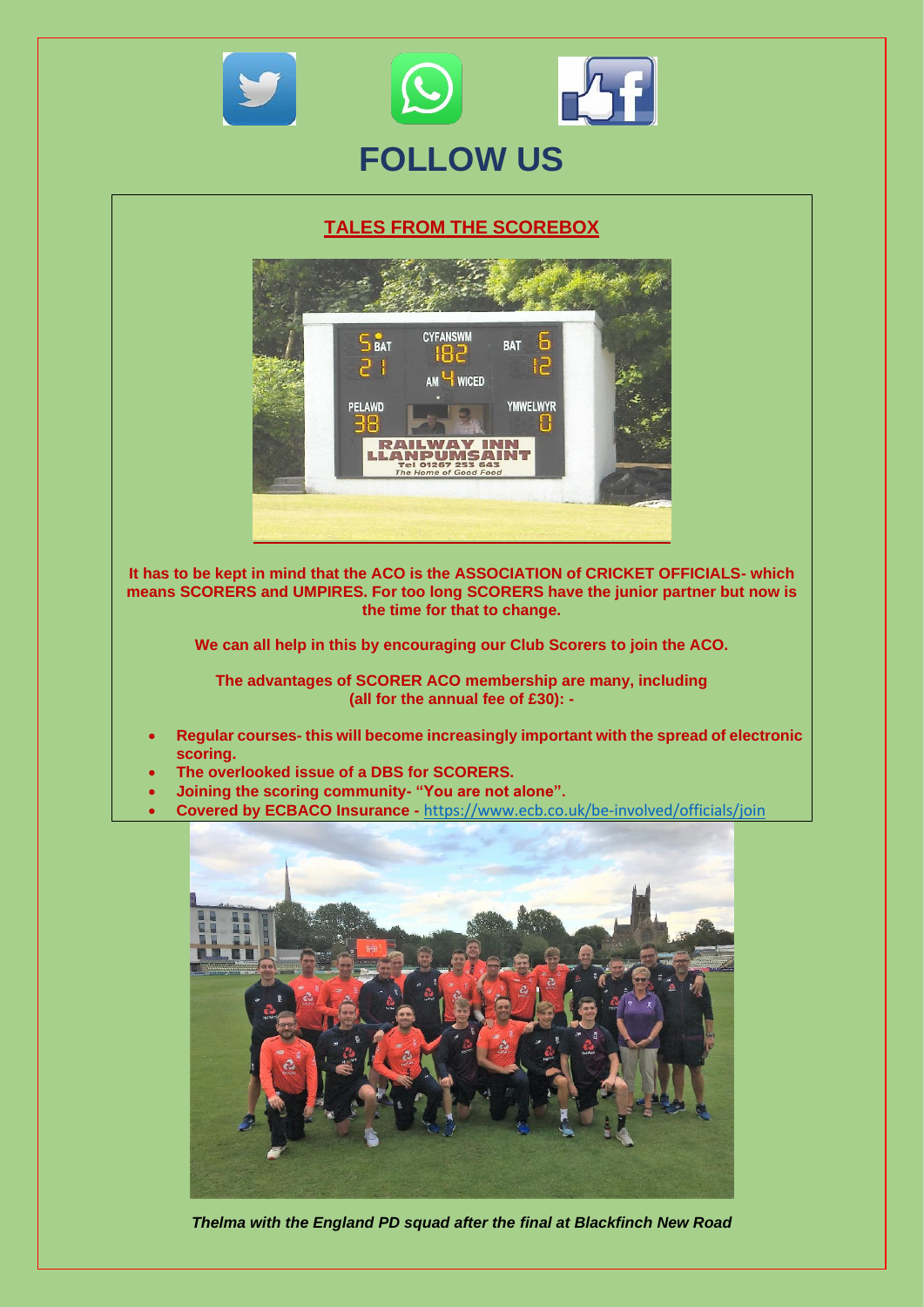### **Wales ACO members officiate at the Physical Disability World Series**

**Three of our members were appointed to officiate at the ECB Physical Disability World Series in Worcester recently. The tournament, which ran from 3rd – 15th August at grounds in Worcestershire, featured teams from England, Afghanistan, India, Pakistan and Bangladesh.**

**Umpires Dean Price and Paul Evans from South Wales and Scorer Thelma Eden from the North were appointed to officiate at a number of the matches. For Dean and Paul this was their first experience of International Physical Disability Cricket, whereas Thelma has been involved with the England PD team for 5 seasons, this competition being her second at International level.**



*L to R: Paul Evans, Thelma Eden & Dean Price*

**The match regulations are standard International T20, with the only exception being that those batsmen requiring a runner (because of their disability) can nominate a runner in advance. You can imagine the scenes when both batsmen have their runners and there is an appeal for a run out! Language too can be a slight problem as well as identification of players. Fortunately, all players have their names and squad numbers on their shirts** 

**All 3 officials thoroughly enjoyed their experience, despite the inclement weather (resulting in using the weather contingency days and DLS) and all coped admirably when there was a power cut at one of the grounds part way through the game. Thank goodness for walkie-talkies, long life laptop batteries and back up manual scoreboards! Thelma particularly enjoyed the experience of collaborate working alongside the England Team's Performance Analyst and the representatives from OPTA – they're the guys who input the scores into the ECB Cricket app's live feed and other media. The technology to match up the live score from NV Play (PCS Pro) with the video clips from the analyst is really neat.**

**At the end of the group stage, 2nd placed Afghanistan (6 points) played 3rd placed England (4 points) for a place in the final against top place India (8 points) at Worcester's Blackfinch New Road Ground; the winners of the semi-final being England after a tremendous hard fought match that saw England win by 10 runs (147-7 v 137 – 9). The final was also a spectacle of great cricket, but the England boys ran out of steam towards the end and India lifted the cup after a 36-run victory (India 180-7 v 144- 9). Thelma had the honour of scoring both New Road fixtures.**

**The cricket was of an amazing standard – you really should watch these players to fully appreciate their skills and talents. Huge 6's, fantastic fielding, acrobatic catches and accurate bowling – all coming from guys with amputated limbs and other physical disabilities. Match highlights and documentaries of the matches and players are accessible on the ECB website <https://www.ecb.co.uk/video> , along with scorecards and video clips on <https://live.nvplay.com/ecb/>**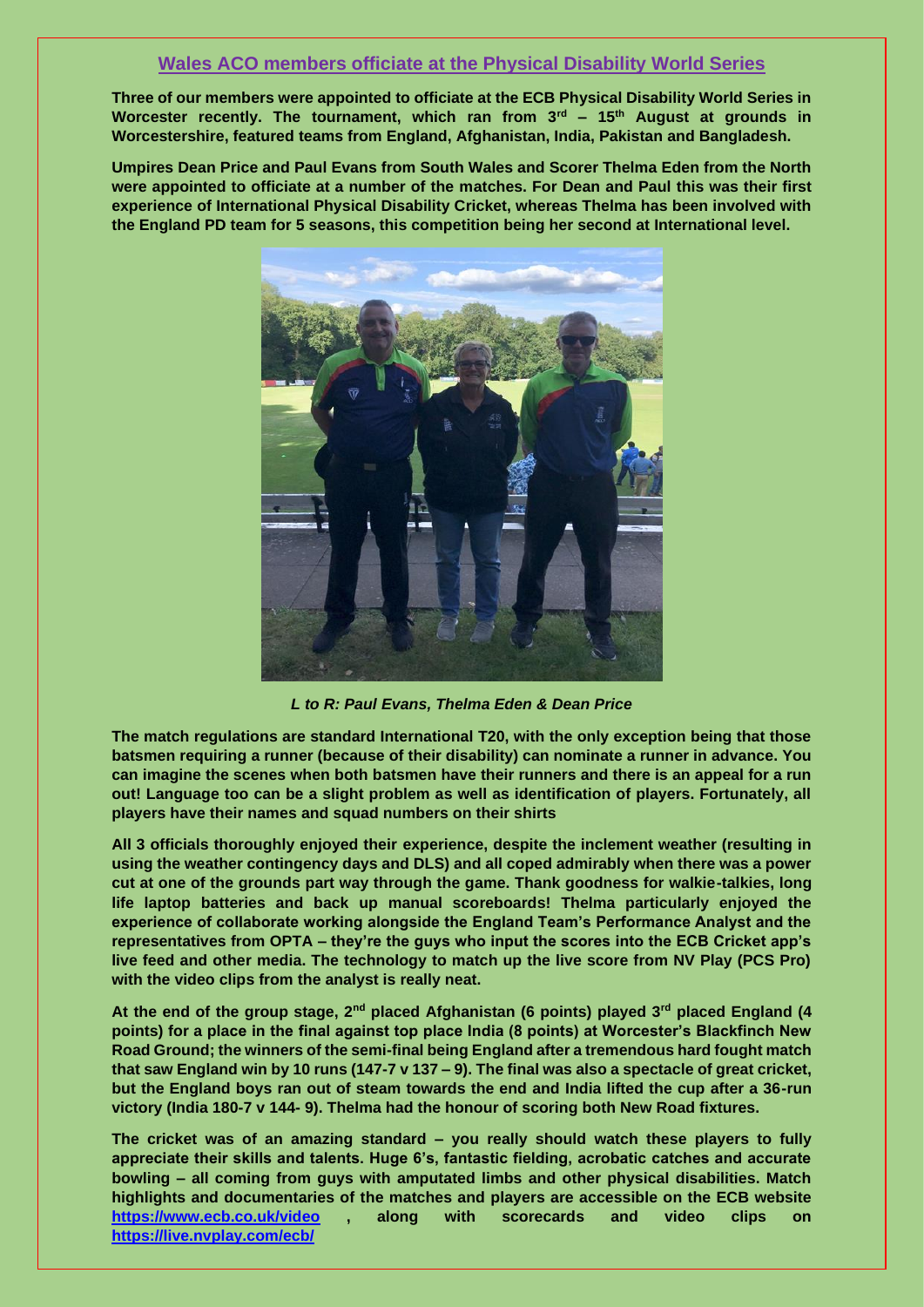## **SCORING - 2019**

## **(writes Andrew Hignell –**

## **Glamorgan 1st XI scorer)**

**It is fantastic for club cricket throughout Wales that the new scoring software, created by NV Interactive, endorsed by the ECB and made available through PCS Pro, has been successfully used during 2019 by scorers in both the first-class and recreational game.** 

**Over the past couple of years, I have been involved in a series of meetings with the software developers (based in New Zealand), plus a number of desktop exercises and testing sessions. It has therefore given me great pleasure - as part of the team overseeing the development of the new software in county cricket - to observe how the new software has been embraced in the first-class game as well as the recreational community of Wales.**

**There are so many benefits for clubs from using the PCS Pro software, including live ball-byball scores – similar to those in the first-class game - plus opportunities for video highlights and other snippets to populate club websites and social media channels.**

**The PCS Pro software has been successfully used by the first-class community since 2018, including the games in the ICC Cricket World Cup when Glamorgan held a series of warm-up matches as well as group games in the competition which, after a totemic match at Lord's, saw England emerge as world champions.**

**Further enhancements are under development and, with The Hundred set to make its debut in 2020, the PCS Pro software is set to become the standard for scorers throughout the professional and recreational game. I would be delighted to receive any comments – my email address is [higgers@glamorgancricket.co.uk](mailto:higgers@glamorgancricket.com)**

#### **COLOURED KIT IN THE SOUTH WALES PREMIER LEAGUE**

**There is a possibility the coloured kit will be worn in the SWPL next season, this raises the question of what kit do Umpires wear.**



#### **Any thoughts?**

### **WALES ACO. FALSE TEETH STOP PLAY.**

**In a WELSH CUP match between GORSEINON and ABERAERON a batsman dropped his false teeth whilst running-only in CRICKET. Play was held up until the offending Dentures were safely restored to their rightful place.**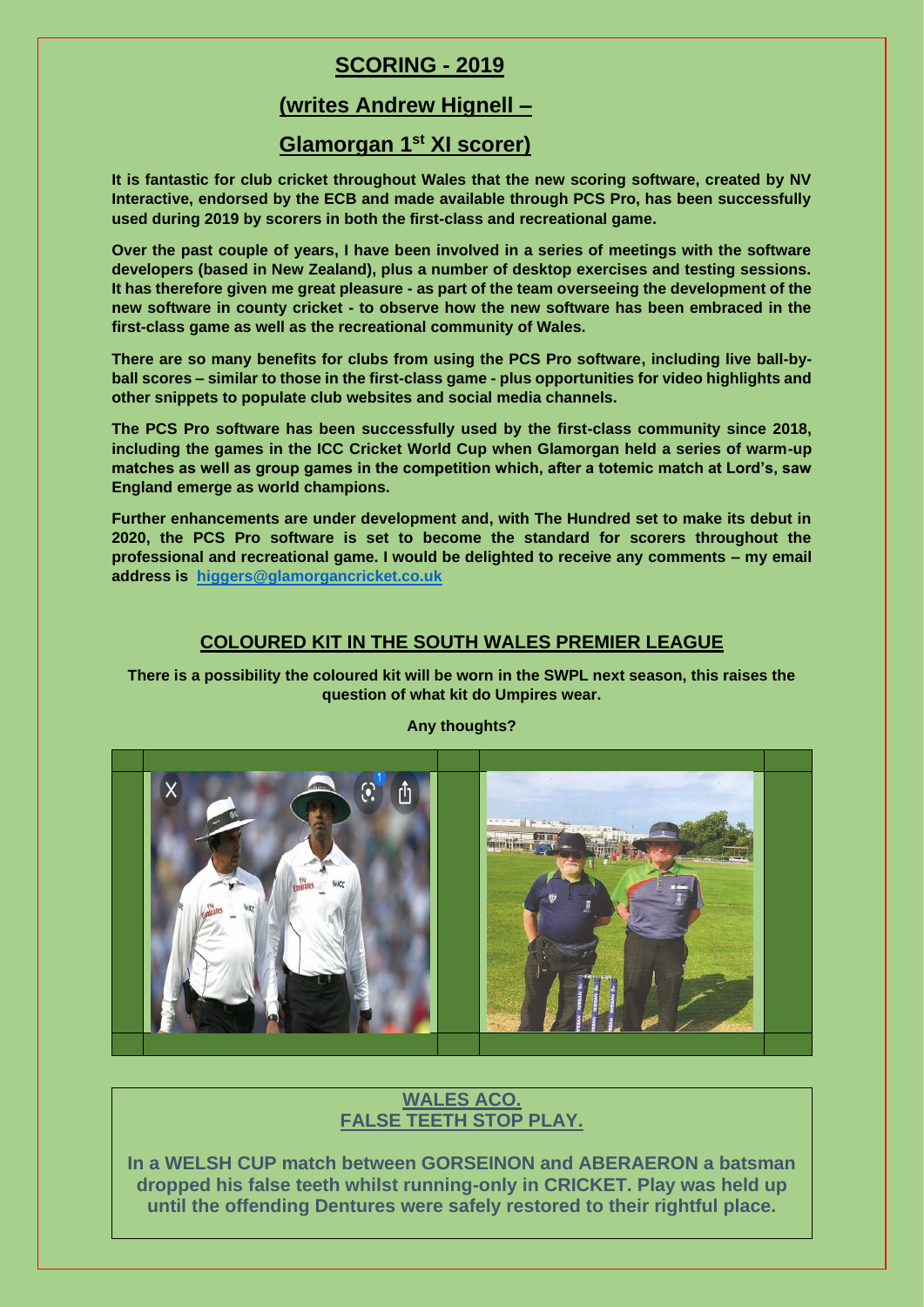# **WINTER COURSE DIARY 2019/2020.**

| <b>Course</b>                  | <b>Date</b>                | <b>Venue</b>                      |
|--------------------------------|----------------------------|-----------------------------------|
| <b>Play Cricket Scorer Pro</b> | 29 September 2019          | <b>Sophia Gardens</b>             |
| <b>Workshop</b>                |                            | http://www.walesaco.org.uk        |
|                                |                            | /coursesPCSP.html                 |
| <b>Umpire Stage 1</b>          | 6 October 2019             | <b>Aberdare C.C.</b>              |
|                                |                            | http://booking.ecb.co.uk/d/6yqlzj |
|                                |                            |                                   |
| <b>Umpires Stage 2</b>         | 3 November 2019            | Aberdare C.C.                     |
|                                |                            | http://booking.ecb.co.uk/d/zyqlz4 |
|                                |                            |                                   |
| <b>Club Scorer Course</b>      | 10 & 17 November 2019      | <b>Mumbles C.C.</b>               |
|                                |                            | <b>Contact Kevin Probert</b>      |
|                                |                            |                                   |
| <b>Umpires Stage 3</b>         | <b>17/24 November 2019</b> | Aberdare C.C.                     |
|                                |                            | http://booking.ecb.co.uk/d/zyqlwz |
|                                |                            |                                   |
| <b>Club Scorer Course</b>      | 1 & 8 December             | <b>Newport C.C.</b>               |
|                                |                            | <b>Contact Kevin Probert</b>      |
| <b>Umpires Stage 1</b>         | 16th February 2020         | St. Asaph C.C.                    |
|                                |                            | http://booking.ecb.co.uk/d/kyqp8b |
|                                |                            |                                   |
| <b>Umpires Stage 2</b>         | 1st March 2020             | St. Asaph C.C.                    |
|                                |                            | http://booking.ecb.co.uk/d/kyqp8n |
|                                |                            |                                   |

**FOR FURTHER INFORMATION PLEASE CONTACT: -**

| <b>Peter Williams</b>  | pmw@walesaco.org.uk                     |
|------------------------|-----------------------------------------|
| <b>Kevin Probert</b>   | discpopper@gmail.com                    |
| <b>BOOKING ONLINE-</b> | http://www.walesaco.org.uk/courses.html |
| <b>COSTS-</b>          |                                         |
| <b>UMPIRES.</b>        |                                         |
|                        |                                         |
| STAGES 1 and 2         | £30 each. (£40 if booked together).     |
| <b>STAGE 3</b>         | £30.                                    |
| <b>SCORERS.</b>        |                                         |
| <b>PRO WORKSHOP</b>    | £5.                                     |

**Stage 3 is intended for those umpires who wish to progress towards PL standard and is available to those who have completed the old Level 1 and Level 1A or the new Stages 1 & 2.**

**It is proposed to arrange additional Courses for both SCORERS and UMPIRES across WALES throughout the Winter.**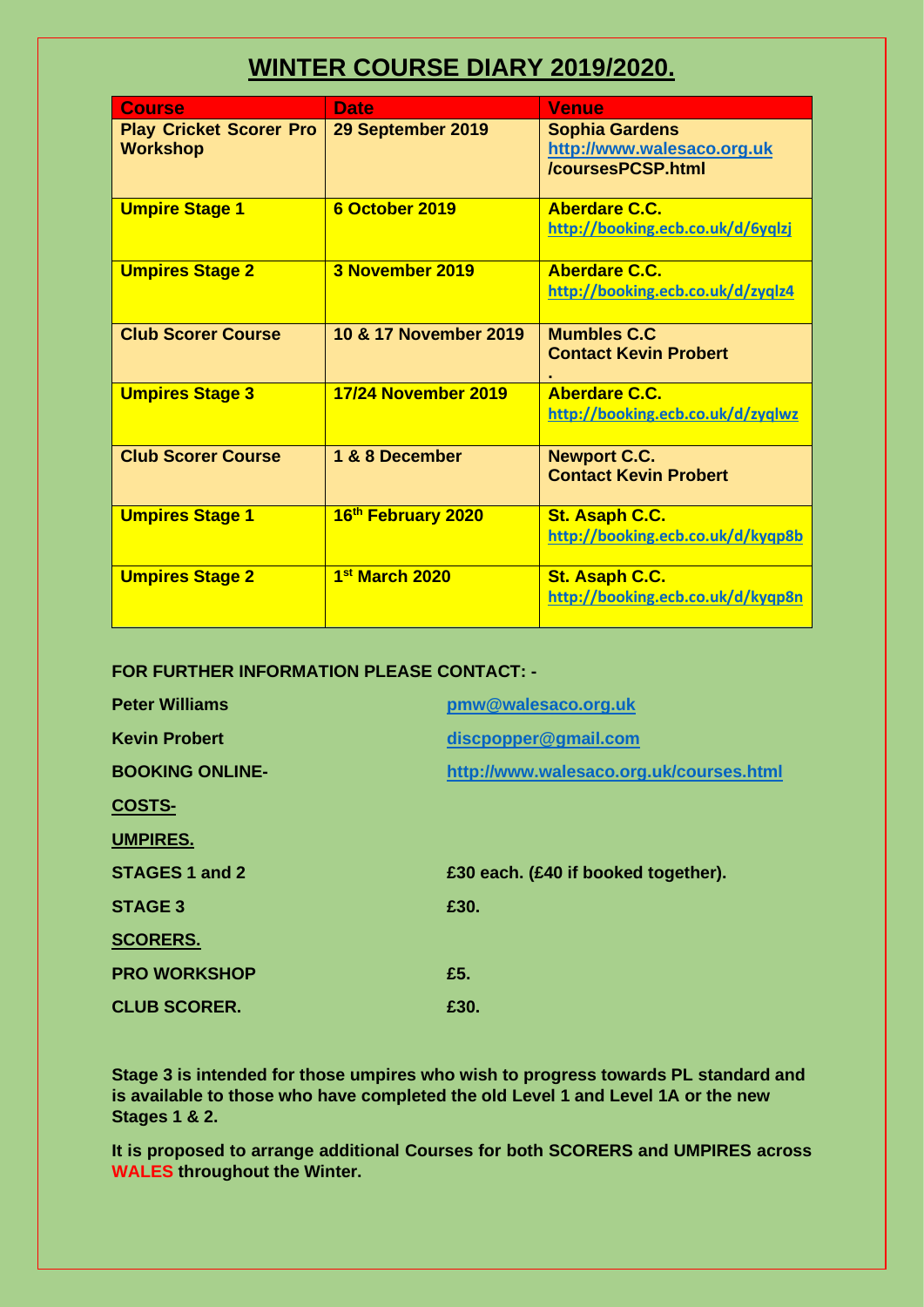## **WALES SENIORS**

### **OVER 50s WORLD CUP IN CAPE TOWN MARCH 2020.**



#### **CAPE TOWN in MARCH 2020**

**CONGRATULATIONS TO WALES ACO MEMBERS-STEVE DAVIES, PAUL EVANS, MARTIN WALE, MARK JENKINS & ANKIT JAIN WHO WILL BE ON THE UMPIRES PANEL FOR THE WORLD CUP. For more information please contact Nigel Clayton [nigel.clayton@hotmail.co.uk](mailto:nigel.clayton@hotmail.co.uk)**

#### **WALES OVER 40s U.K. CHAMPIONS 2019.**



**Victorious Wales 40s Skipper Simon Holliday and his team with the National Inter District Trophy following their brilliant 9 wicket Win over Surrey & West Sussex at Lutterworth C.C.**